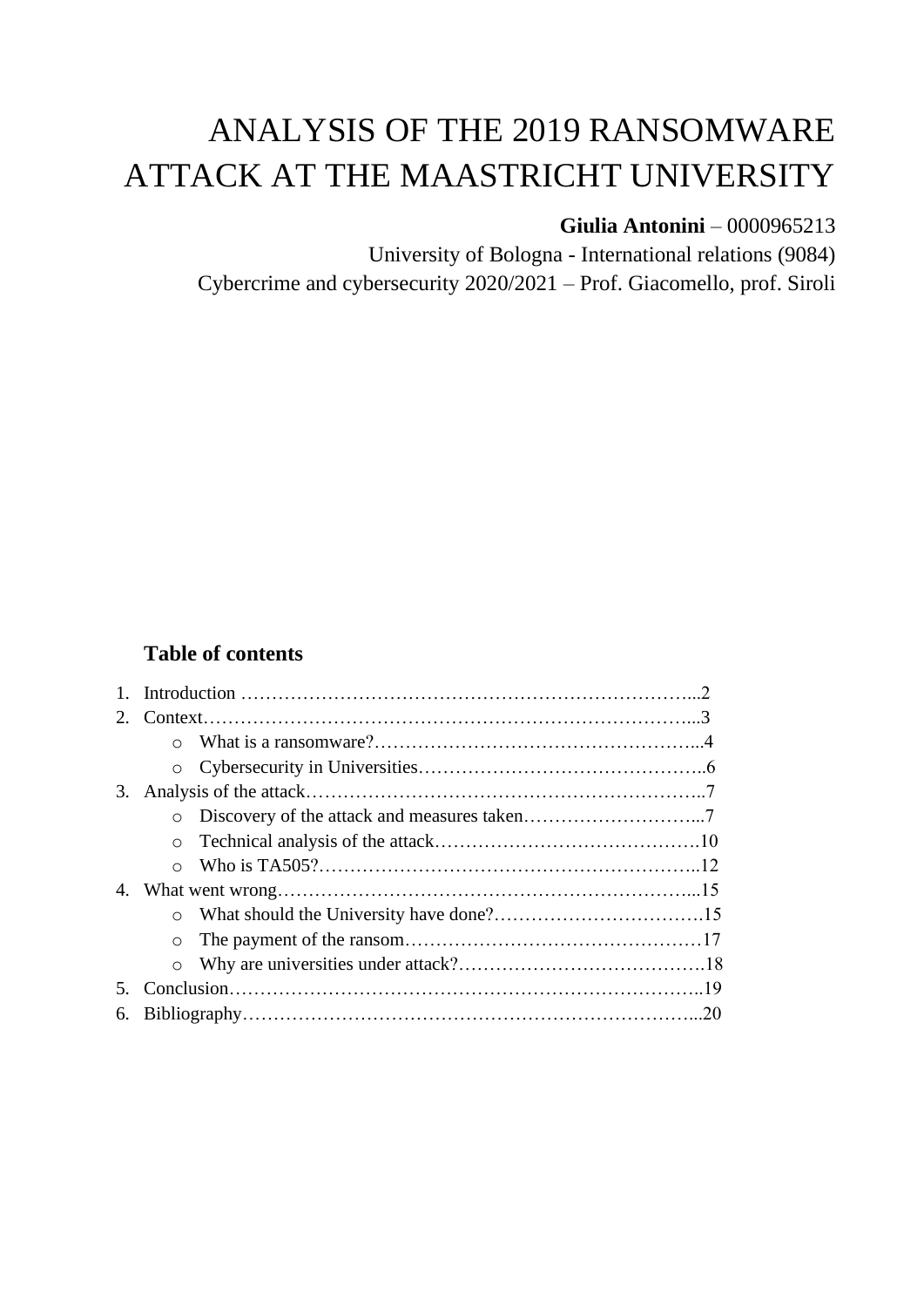## **1. Introduction**

According to the Exprivia observatory, between January and March 2020, there have been, in Italy only, 349 events including cyber-attacks, incidents and privacy violations, with a growth of 47% on the previous quarter and seven times more than in the first three months of 2020 (Exprivia, 2021). Among the techniques most exploited by cyber-criminals, phishing and social engineering continue to be the most popular with about 60% of cases (almost double compared to the last quarter of 2020), which particularly affects distracted users with little knowledge of how cybercriminals lure their preys using e-mails or social networks. This is followed by malware, which aims to steal sensitive information, mainly by spying on users' banking activities. On the third step of the podium there are the techniques with which the attackers exploit already known vulnerabilities. In general, there is an overall increase of 612% in attacks, incidents and privacy violations (Federprivacy, 2021)



*Figure 1 Image taken from "Threat Intelligence Report" (Exprivia, 2021)*

Compared to 1Q2020, the growth of Phishing / Social Engineering attacks was over 1265% and those of Malware by 469.2%.



*Figure 2 Image taken from "Threat Intelligence Report" (Exprivia, 2021)*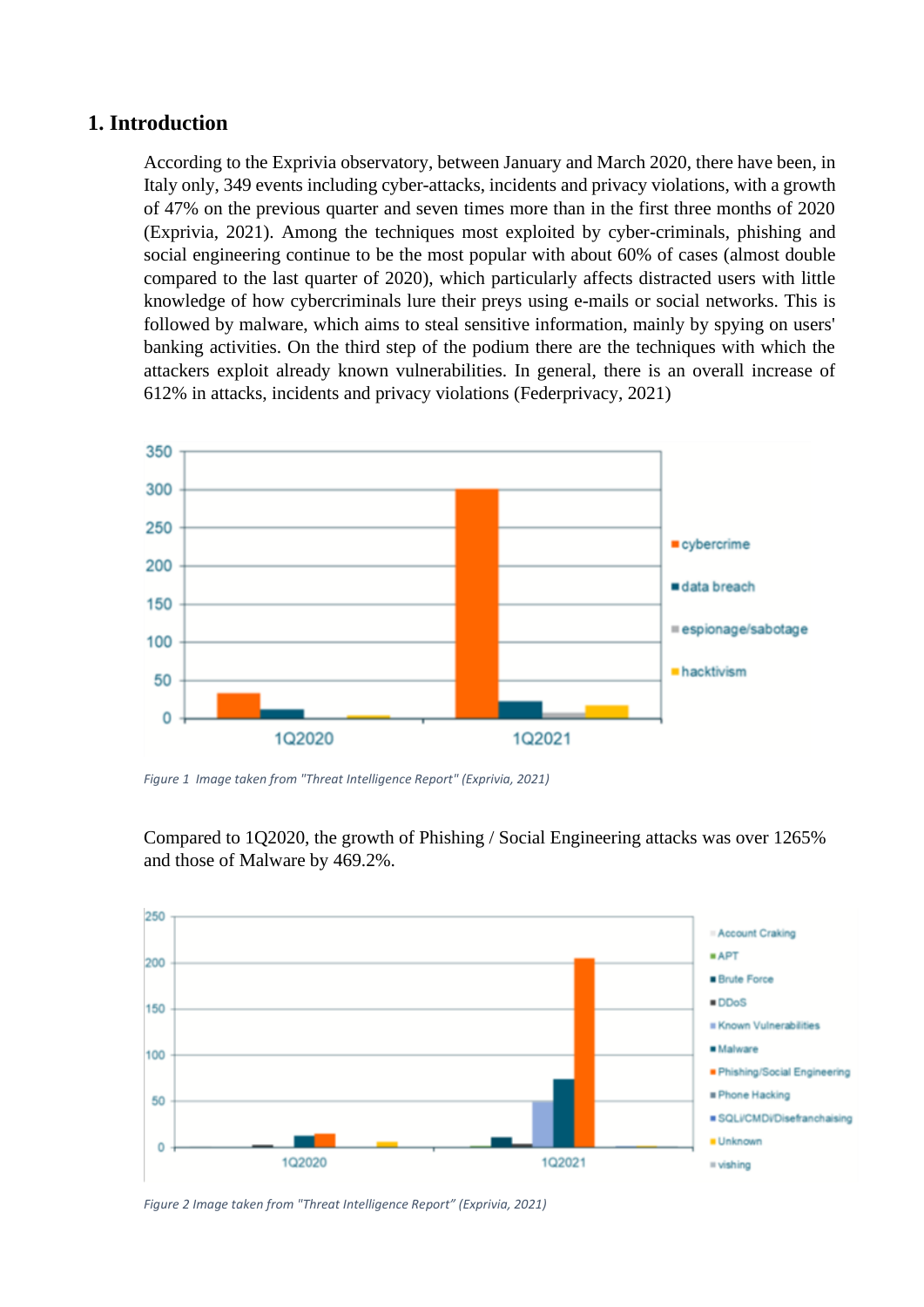The interest in the diffusion of ransomware is due not only to the high ransom required to obtain the decryption key of the encrypted data, but also to the ransom almost always required for not spreading the data exfiltrated, data that yield huge amounts of money on the black market and in the Dark Web. Among the most dangerous ransomware there are Ragnarok, LocktheSystem and JobCrypter, that in the first months of 2021 wreaked enormous damage in various sectors such as healthcare and business, even compromising private citizens.

This trend is also reflected in the number of attacks in all European states. However, it seems like there is an asymmetry between the relevance of this threat and the measures adopted by both the private and public sector to counter it. According to the Sophos annual report "The State of Ransomware 2021", around one third of the companies hit by a ransomware, decided to pay the ransom (Sophos, 2021). So, we can definitely claim that cyberattacks are becoming one of the biggest threats to our society, even though many of us are not prepared to fight it back.

One of the latest victims of a serious ransomware attack is the University of Maastricht, that in December 2019 had to pay 30 bitcoins, which at that moment equalled to 220,000 American dollars, to restore its database. I decided to analyse this case study because it highlights, first of all, which are the most common mistakes in the planning of a business recovery plan and, in general, in the prevention of cyberattacks, but also the fact that Universities have become one of the primary targets for cybercriminals.

In the first part of this paper, I will explore the context under which the attack has been carried out and I will explain some technical definitions. In the central part, I will provide a detailed analysis of how the attacked has been discovered and the mitigation process implemented by the CISO of the University and the cybersecurity agency FOX-IT. In this part I will also examine in detail all the steps that the criminal organization TA505 followed to enter into the University network and install the malware. In the third part I will try to recognize, *ex-post*, what the University should have done to avoid paying the ransom and try to draw a lesson. Finally, I will come to general conclusions about cybersecurity in universities.

## **2. Context**

According to University officials, hackers infiltrated the University's systems via two phishing emails that were opened on two unified messaging systems on 15 and 16 October. Once the malware spread inside the University's computer system, blocking the e-mail boxes as well as the terminals, the hackers made their request which was examined by the top management of the University. It was confirmed that all DHCP servers, network drives, exchange servers, domain controllers were all encrypted and that the origin of the data breach was "Clop", a ransomware discovered in February 2019, which is a variant of the CryptoMix ransomware (Nexsys, 2021). The University leaders turned to the cybersecurity company Fox-IT, in order to analyse what happened and the investigation conducted led to the identification of the hackers, the Russian-speaking criminal group TA505. It was the vice president of the University, Nick Bos, who explained why it was decided to satisfy the requests of the hackers: *"The damage of that to the work of the students, scientists, staff, as well as the continuity of the institution, can scarcely be conceived".*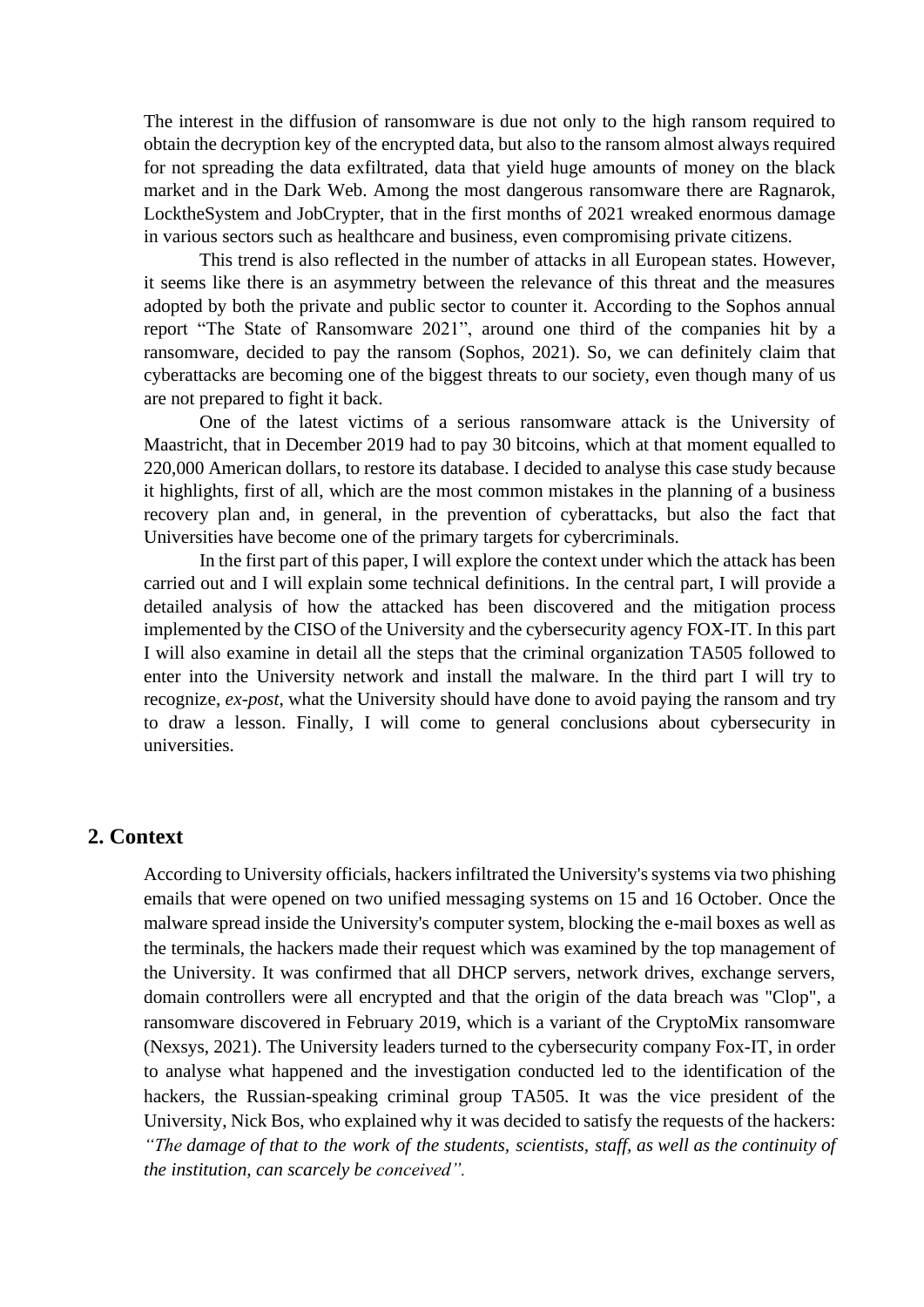The main concern was that the attackers might be looking for scientific data, which Maastricht University processes in large quantities, but according to Gert van Doorn, a spokesman for the Dutch University, it appears that such data is safe: *"We no longer have access to the data. Our scientific data is, however, further protected in a different system. We are investigating whether hackers will be able to access it, but the expectation is that it will be very difficult for that to happen".*

#### **2.1 What is a ransomware?**

A ransomware is an extortion software that can lock down a device (or an entire network) and demand a ransom in exchange for release. In most cases, the genesis of ransomware infections is as follows: the malware enters the network and, depending on the type of ransomware, the entire operating system or individual files are encrypted. Finally, a ransom is demanded from the victims involved to have the encrypted files back. The first cases of ransomware occurred in Russia in 2005. Since then, this technique has spread around the world and continues to be successful in its various forms (Kaspersky, 2021).

The British security software and hardware company Sophos commissioned the independent research house Vanson Bourne to survey 5,400 IT decision makers across 30 countries in January and February 2021. The following illustration summarizes the most interesting findings.

# **Key findings**

- ▸ 37% of respondents' organizations were hit by ransomware in the last year
- ▸ 54% that were hit by ransomware in the last year said the cybercriminals succeeded in encrypting their data in the most significant attack
- ▸ 96% of those whose data was encrypted got their data back in the most significant ransomware attack
- The average ransom paid by mid-sized organizations was US\$170.404
- However, on average, only 65% of the encrypted data was restored after the ransom was paid
- > The average bill for rectifying a ransomware attack, considering downtime, people time, device cost, network cost, lost opportunity, ransom paid etc. was US\$1.85 million
- Extortion-style attacks where data was not encrypted but the victim was still held to ransom have more than doubled since last year, up from 3% to 7%
- Having trained IT staff who are able to stop attacks is the most common reason some organizations are confident they will not be hit by ransomware in the future

*Figure 3 Image taken from Sophos annual report "The State of Ransomware" 2021 (Sophos, 2021)*

Looking at the number of ransomware incidents by organization size, we see that larger organizations reported a greater prevalence of attacks, with 42% of the 1,001-5,000 employee group admitting to having been hit, compared with 33% of the smaller companies. In the following illustration, we can see the geographical diffusion of the attacks.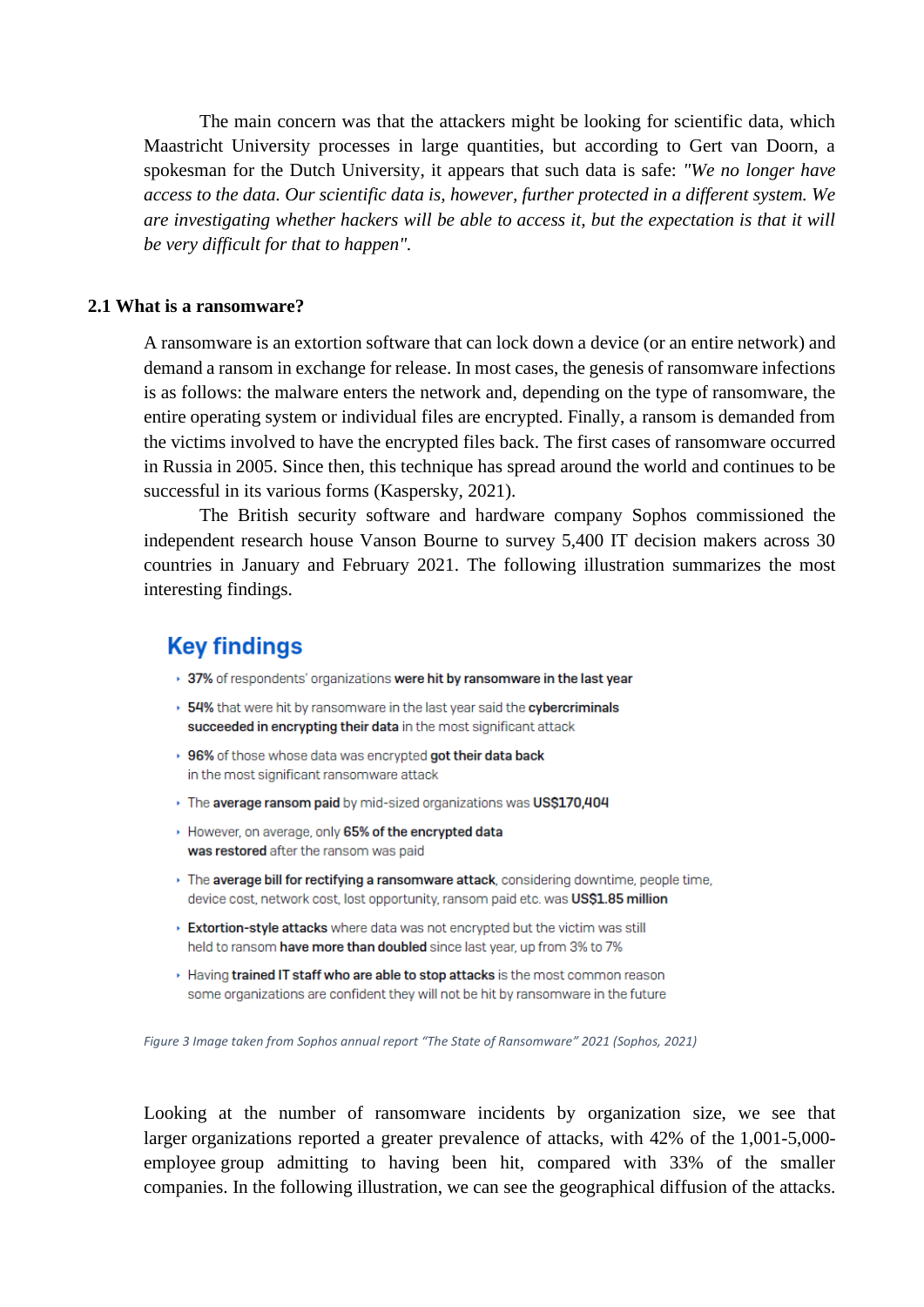

*Figure 4 Image taken from Sophos annual report "The State of Ransomware" 2021 (Sophos, 2021)*

Retail and education experienced the highest level of attacks, with 44% of respondents in these sectors reporting being hit.



*Figure 5 Image taken from Sophos annual report "The State of Ransomware" 2021 (Sophos, 2021)*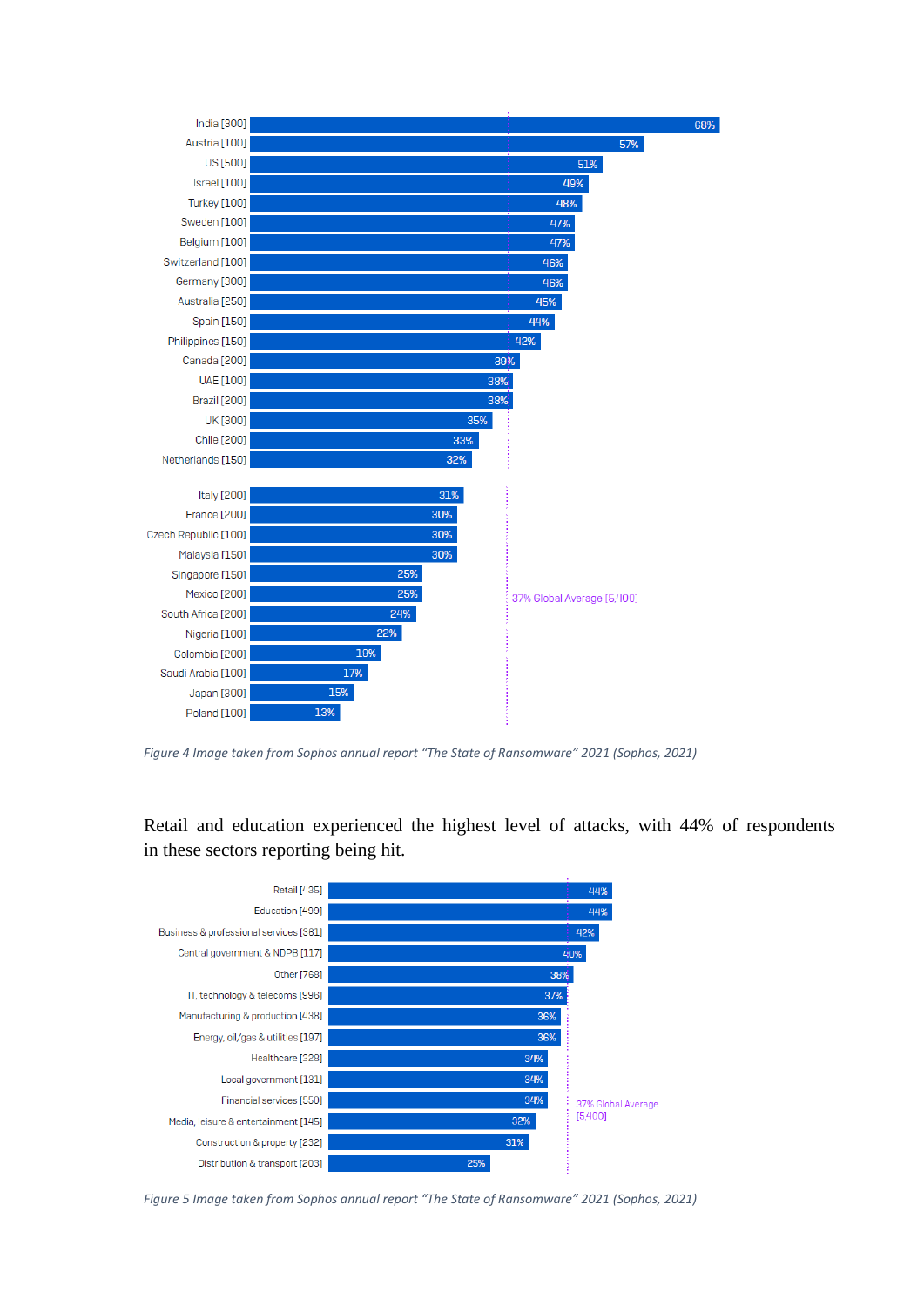Encryption is down. Extortion is up.

| 2020 | 2021 |                                                    |
|------|------|----------------------------------------------------|
| 73%  | 54%  | Cybercriminals succeeded in encrypting data        |
| 24%  | 39%  | Attack stopped before the data could be encrypted  |
| 3%   | 7%   | Data not encrypted but victim still held to ransom |

*Figure 6 Image taken from Sophos annual report "The State of Ransomware" 2021 (Sophos, 2021)*

| 2020 | 2021 |                                   |
|------|------|-----------------------------------|
| 26%  | 32%  | Paid ransom to get data back      |
| 56%  | 57%  | Used backups to get data back     |
| 12%  | 8%   | Used other means to get data back |
| 94%  | 96%  | <b>Total that got data back</b>   |

*Figure 7 Image taken from Sophos annual report "The State of Ransomware" 2021 (Sophos, 2021)*

However, the finding that I think is the most interesting is that, according to the Sophos study, in 54% of the cases, the cybercriminals succeeded in encrypting the data and that, on average, only 65% of the encrypted data was restored after paying the ransom (Sophos, 2021). In a following paragraph, I will argue why paying the ransom is not a good strategy.

## **2.2 Cybersecurity in Universities**

In general, universities' IT systems are often characterized by a decentralized construction that attackers can easily exploit. For this reason, and others that I will later explain, the higher education sector is one of the most targeted by cyber-attacks in recent years. Therefore, all universities put a lot of emphasis and resources on cybersecurity and, just like companies, have a CISO with the responsibility of planning and implementing many cybersecurity measures.

Firstly, all universities implement some basic cyber hygiene measures that include patch management software, antivirus and firewall management. It is also really important for them to train staff and students on the basic rules of "on-line conduct", which includes how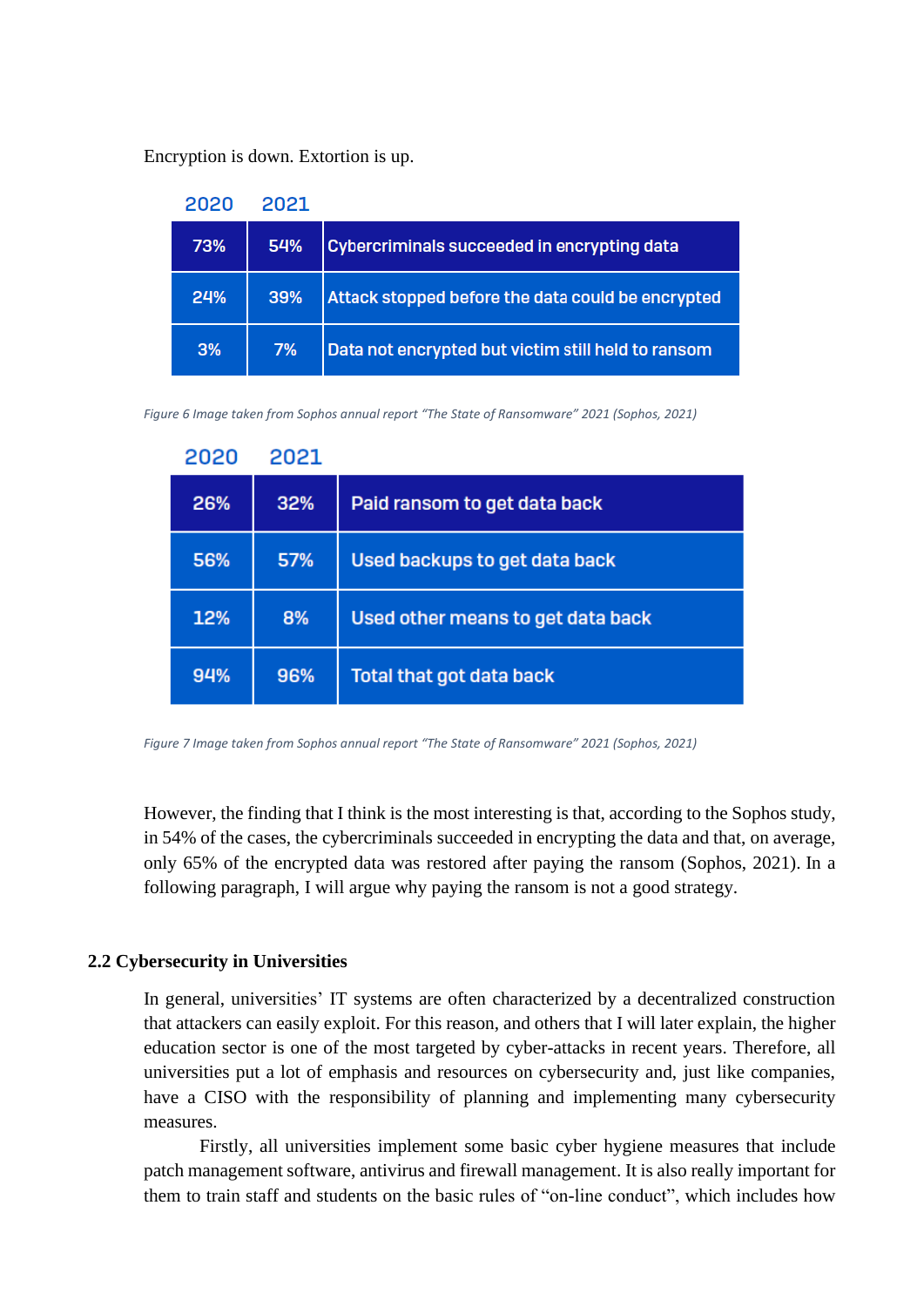to spot a phishing email. Moreover, universities keep a firm hand on exactly who has access to the network and they validate all user credentials on a regular basis to tighten up security. As explained before, usually university networks tend to contain a crossover of smaller networks for each department. Even though this offers freedom for staff and students within these departments, it also presents a challenge when it comes to protecting data. For this reason, it is essential for them to update the network design frequently. Furthermore, due to the critical need for privacy, higher education institutions encrypt a large volume of traffic on their networks. Finally, since no system is ever entirely safe from hackers, all universities have a crisis management plan in place and a security team to help minimise any damage and disruption caused by a cyber-attack (Cahill, 2020).

Maastricht University is a Dutch public university founded in 1976, that has about 16,000 students, of which 47% are foreigners, making it one of the biggest universities in Europe. As other big universities, the University of Maastricht also has a very big and decentralized network. UM's IT infrastructure consists of a variety of servers and workstations, of which not all are directly under the mandate of the central IT management organization, the so-called ICT Service Centre (ICTS). In fact, there is also a part of the IT infrastructure that falls outside the mandate of ICTS, but it is still part of the central network. This part is managed in a decentralized manner by the relevant business units themselves. It differs per faculty, per server and per workstation whether they have access to the central Windows domain of UM (UNIMAAS). In addition to fixed workstations in the form of desktops and laptops, UM employees also make use of virtual workplaces when personal login details are logged in. The virtual workstations use Virtual Desktop Infrastructure (VDI) involving desktop virtualization in the data centre. This VDI environment is accessible via socalled thin clients and the local browsers. At the time of the attack the CISO of the University was Bart van den Heuvel (FOX-IT, 2020).

## **3. Analysis of the attack**

On the 23<sup>rd</sup> of December, in the wake of Christmas Eve, Maastricht University found that almost all Windows systems were affected and e-mail services could no longer be used. On the same day, the University contacted Fox-IT, which provided support in the area of crisis management and mitigation. They also carried out a forensic investigation, mapping the circumstances of the attack and giving advice in the recovery process.

On 24<sup>th</sup> of December, UM put a protective "shell" around its entire network and, in order to work as safely as possible, it also took all other systems offline. A Crisis Management Team (CMT) was immediately set up, along with temporary "help desks" for students and employees. On the  $2<sup>nd</sup>$  of January the University officials communicated in a public statement that all actions were aimed at getting education back to normal in time and to provide researchers with access to scientific data as quickly as possible (Maastricht University, 2020).

FOX-IT elaborated Project Fontana, a detailed document providing a technical analysis of the attack, as well as the factual representation of the findings and recommendations for the recovery and prevention. For the analysis in this paper, I will use the information provided by the document.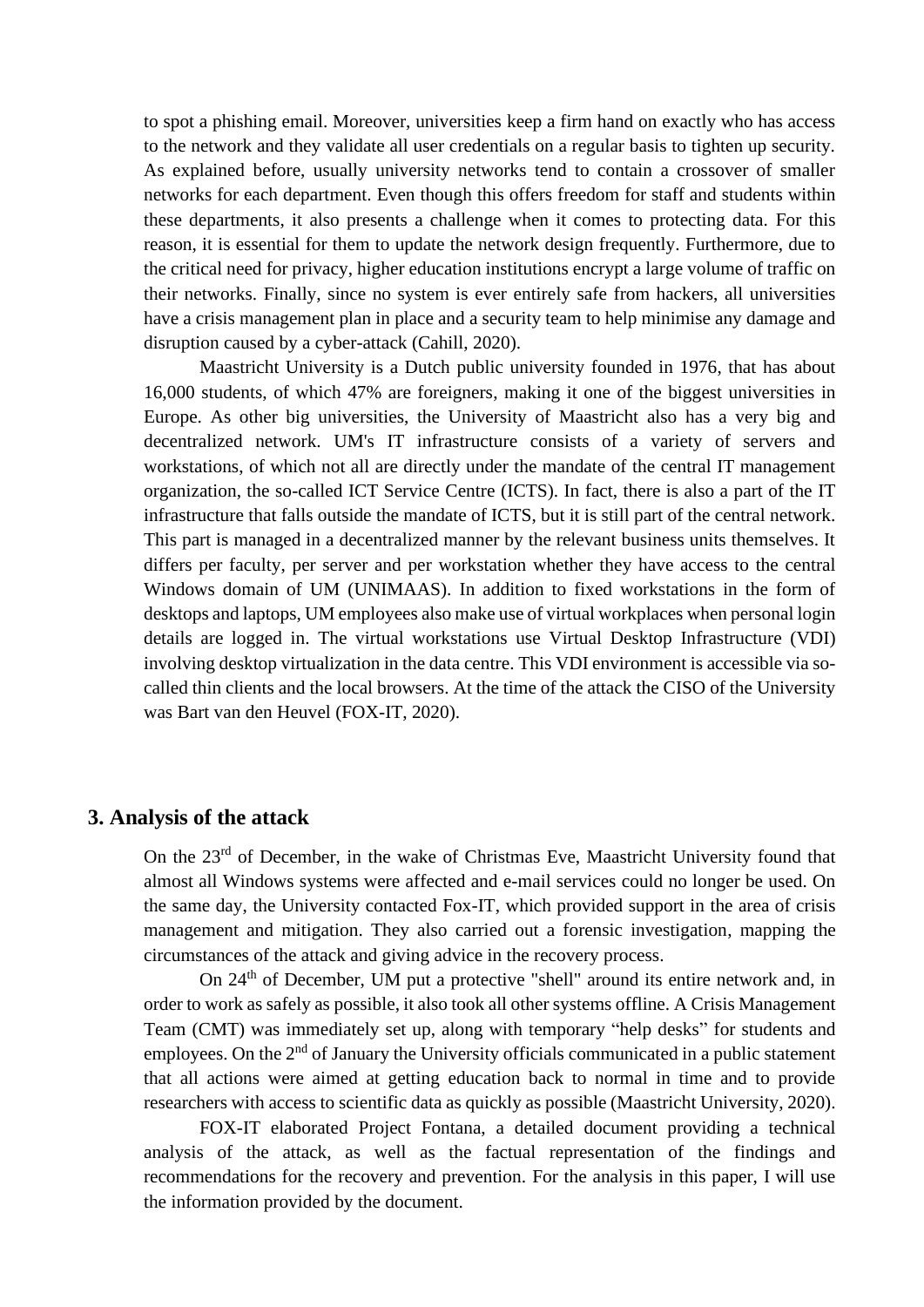#### **3.1 Discovery of the attack and measures taken**

On December 24 the incident response experts of Fox-IT arrived on location at the Maastricht University and started assisting the Crisis Management Team (CMT) in setting up the crisis organization. Fox-IT emphasized that the timely involvement of a communication expert was a priority since the incident was already publicly known. For this reason, they advised that a communication team was to be created to handle the communication process. Moreover, the attention placed at transparency was also important because of the nature of a public organization such as that of the public Maastricht University. Actually, all the recovery process has been reported openly, transparently and in as much detail as possible via the daily updates on the University's website.

Fox-IT also advised that the business, as well as the IT and IT security part of the administration, participate in the daily crisis management team (CMT) consultation. This was for the purpose of determining the impact of decisions that had to be made. In the first days, the activities were divided into three tracks and three teams: organization, research and recovery. The University staff has mainly given substance to the organizational and recovery team while the research team consisted of a combination of Fox-IT experts and employees.

During the investigation, the experts secured log data from various systems in the network. They also registered metadata of all firewalls on the outside of the network connections in the so-called flow logging and secured other material that was relevant to the investigation, including mailboxes, database files and encrypted files. Additionally, to determine the initial scope of the investigation, Fox-IT made an inventory of the compromised systems and accounts. A system was considered compromised if manual attacker activity occurred, or if traces of malware were found. An account was considered compromised if the forensic traces investigation determined that it was used by the attackers. In total, Fox-IT discovered five accounts and 269 Windows systems compromised (of a total of 1,647 servers and 7,307workplaces). In addition to Windows systems, the University had Linux and OS systems within the infrastructure that were not affected by the attack.

By using network sensors, Fox-IT had the possibility for live detection and analysis of suspicious network traffic. Moreover, they used sensors that could catch all the metadata of the monitored network. At the first location, all incoming and outgoing internet traffic was monitored by two sensors. At the second location, a sensor monitored the internal network traffic within the UNIMAAS domain. Through network discovery at this level, it was possible to detect both an attackers' attempt to enter, as well as to detect lateral movement through the network.

In the first phase of the investigation, the University officials decided to give priority to the fast recovery of the business. For this reason, FOX-IT experts decided to secure research material during the forensic trace investigation. If this had not happened in time, valuable forensic evidence could have been lost. A software developed by Fox-IT was mainly used to secure forensic investigation material acquiring. It was able to copy the files that contained the most relevant forensic evidence from the Windows system and write them as a zip file on a device used solely for this research. Files were uploaded from this network location to Fox-IT's forensics lab for analysis. Disk images and log files were also collected due to the fact that the collection of such research material enabled the analysis of the historical activity and,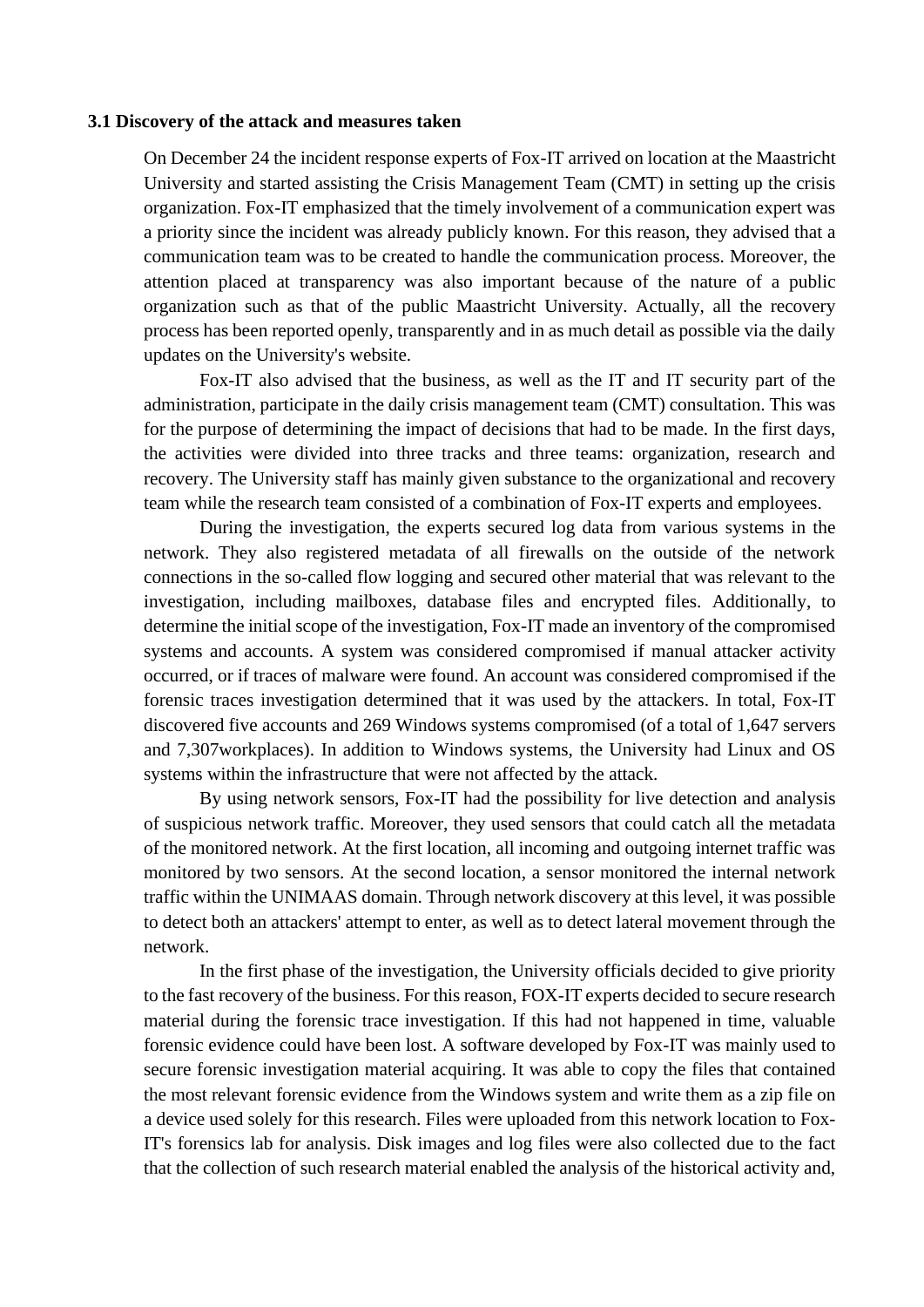thereby, to do a large-scale identification of the compromised systems. Analysing the data also helped to understand the path of the attackers and the scope of the attack.

For ensuring the business continuity, Fox-IT advised the setting up of a mitigation team, since the University established the goal of restarting the normal activities already at the beginning of January. Various activities fell within the range of the duties of the mitigation team, including the remotion of the malware, the identification and reinstallation of the critical system and the determination of the remedial measures. On December 24, the University closed the connections to and from the internet in order to prevent the attackers from accessing the network and to prevent the infected systems from communicating outwardly. In such a way, the isolation of the network has given the team the space to investigate what the scope of the incident was. However, for the recovery measures to be implemented it was necessary that a number of systems regained internet access. In order to do this, FOX-IT decided to give access again to certain systems, to both the internal network and the internet. FOX-IT also suggested some additional measures, including:

- o The monitoring on the basis of firewall reports through e-mail notifications and the set-up of an escalation path for reporting incidents.
- o The requirement of a password reset for all accounts within the UNIMAAS domain.
- o The creation of a step-by-step plan to deal with systems infected by the attackers.
- o The creation of a list of the so-called "crown jewels" of the organization in order to determine the priority of the remedial measures.
- o The use of clean and "sanitized" systems.
- o The monitoring through the network sensors, so that the network traffic can be checked and thus the integrity of the network safeguarded.

On 2 January it was announced that education could resume on 6 January and students and staff were required to change their password before that date. The emails not received were available again from 7 January (no email was lost) and from the same day, the network drives were again accessible via the wired networks (not via Wi-Fi). For the purpose of monitoring workplaces for suspect activities, the software Carbon Black was installed at all workplaces. The access for employees to the Virtual Private Network (VPN) was restored the 27<sup>th</sup> of January while the Student Desktop Anywhere (SDA) system for students to access UM services was already operational since the  $6<sup>th</sup>$  of January. On Wednesday  $5<sup>th</sup>$  of February, the University organized a symposium to communicate the lesson learnt from the attack.

Another essential part of the mitigation process was the communication with the attackers. Due to the fact that the mail servers had been affected, the communication took place via the personal email address of Bart van den Heuvel, the University CISO, which claimed that "*We communicated with them very regularly: on the one hand to gain time, on the other hand to make sure we were talking to the right party. For the latter reason, we also came up with both technical and financial control questions such as making a test payment*". He also claimed, in the week between the attack and the decision to pay the ransom that "*In 3 days, we managed to set up a new mail server. Its database was not encrypted. The archive system, on the other hand, was not usable: you can do without an archive for a few days, not for months. Our external partner Fox-IT managed to unlock one small file, but it had taken them a whole night to do so. We knew that we would lose a lot of valuable time if we chose this option. Making or having a "decryptor" yourself is, according to experts, either impossible or will take a very long time. The alternative was to rebuild all the infected systems and write off certain irrecoverable critical data. It would take many months for UM's*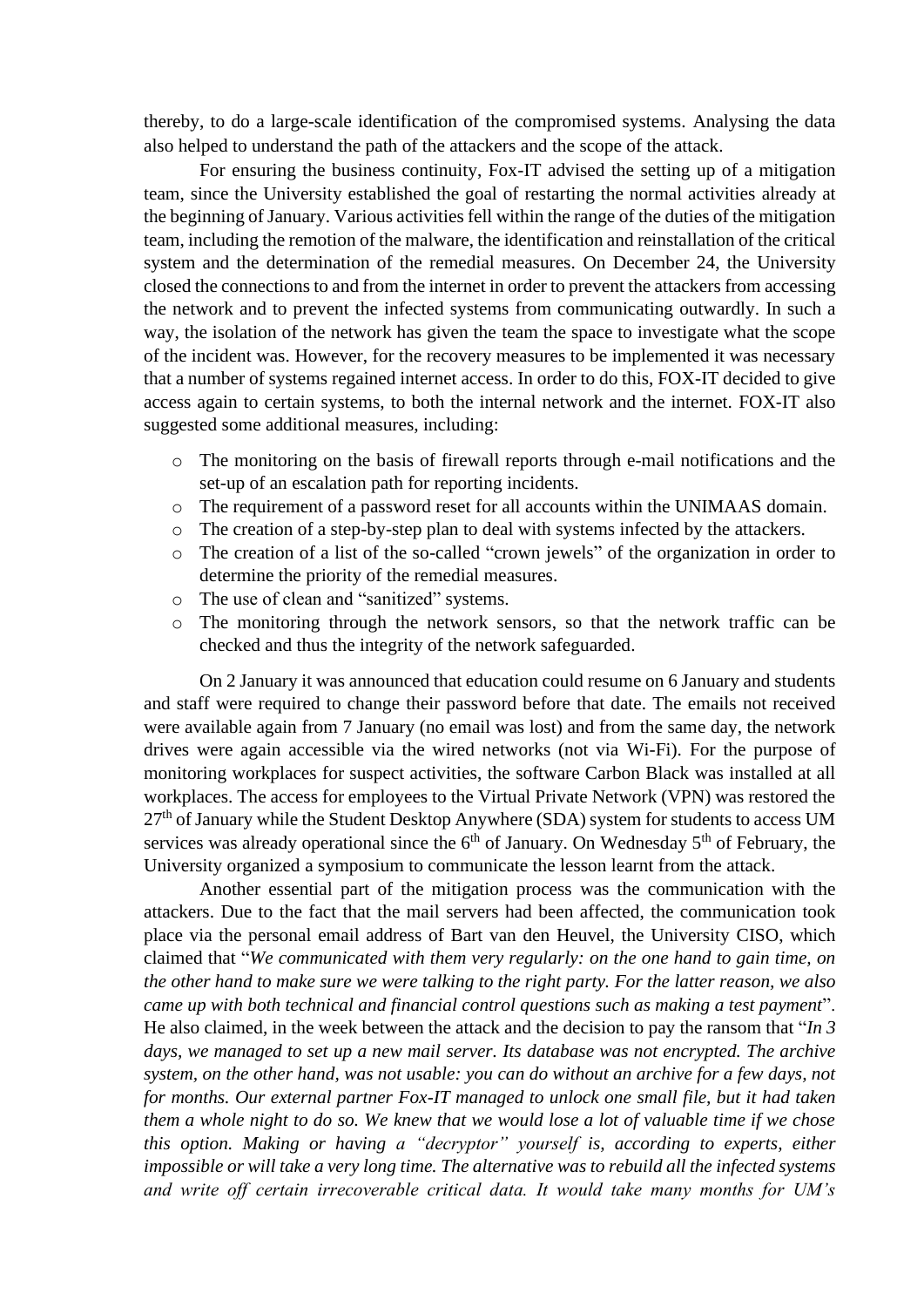*education, research and business operations to even be partially up and running again*". (FOX-IT, 2020)

#### **3.2 Technical analysis of the attack**

Fox-IT has determined that the attackers initially gained access to the network of the University with two phishing e-mails that were opened on the 15th and 16th October 2019 on two workstations. The attackers compromised several servers and on the 21<sup>st</sup> of November, using a server with missing security updates, they managed to obtain full administrator rights within the infrastructure. Finally, on the 23<sup>rd</sup> of December 2019, they deployed the so-called Clop-ransomware on 267 Windows servers.

On October  $15<sup>th</sup>$  of 2019, at 14:06:31 the following email was sent to an email account within the University domain with subject "Documents".



#### *Figure 8 Image taken from "Project Fontana" (FOX-IT, 2020)*

The link in the phishing email led to an Excel document which contained a macro. This macro came from a remote server with the domain windows-en-us-update.com and IP address 185.225.17.99. When the employee opened the document, the SDBBot malware executed on the workstation.

On October 16 at 09:07:51 the following email was received by another account with the University domain with the subject CL meeting schedule.xls.

| v.o 16-10-2019 14:05                                                                                                                        |  |                                                                                                                  |  |
|---------------------------------------------------------------------------------------------------------------------------------------------|--|------------------------------------------------------------------------------------------------------------------|--|
|                                                                                                                                             |  |                                                                                                                  |  |
| CL meeting schedule.xlsx                                                                                                                    |  |                                                                                                                  |  |
|                                                                                                                                             |  |                                                                                                                  |  |
| Vou forwarded this message on 16-10-2019 15:28.<br>This message was sent with High importance.                                              |  |                                                                                                                  |  |
| HI.                                                                                                                                         |  |                                                                                                                  |  |
| Thank you for offering to find rooms for me for this schedule. I can eventually attached it!<br>https://dw1.dropbox-eu.com/?Nx2A3lOyY6e85K- |  | :@maastrichtuniversity.nl-6H4pyTOa1V530zYG5a8mATOs6dE31BELIlAoobymtee707lbh74281Ui83llAeNUuB08ivu65rWFNEs37lE4IQ |  |
| Thanks again<br>Michelle                                                                                                                    |  |                                                                                                                  |  |

*Figure 9 Image taken from "Project Fontana" (FOX-IT, 2020)*

The link in this phishing email redirected to a similar Excel document. Also in this case, the macro linked to the SDBBot malware from a remote server with domain name windows-afx-update.com and IP address 185.212.128.146. On both systems, the SDBBot malware then communicated every 15 minutes with an external server with the domain name drm-server13-login-microsoftonline.com and IP address195.123.242.250. Furthermore, the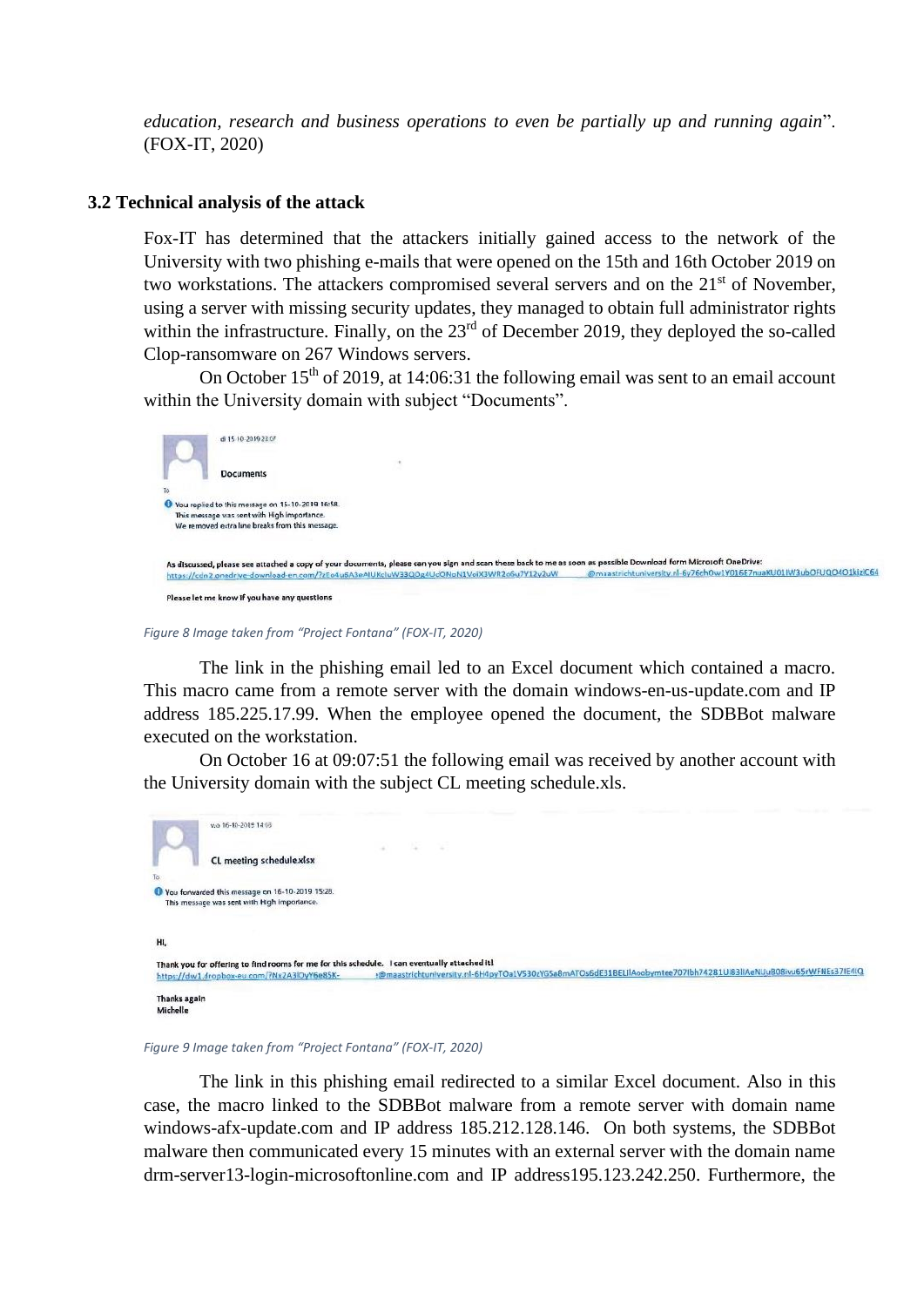SDBBot registered itself on the Windows system registry of both systems, so that the malware became active again even after the systems were restarted.

On October 16<sup>th</sup> the account started another type of malware via the SDBBot malware, namely Meterpreter3. This malware is primarily deployed by attackers to manually access victims' systems. This was, therefore, the first sign that the attackers had accessed manually the University network via the virtual desktop of the account that received the phishing mail. On October  $17<sup>th</sup>$  the hackers had the first servers within the network compromised. Even though from the limited forensic traces on these two systems it is not clear how the attackers did it, it is in fact possible that the so-called EternalBlue exploit was used because both servers did not yet have the Microsoft MS17-0104 patch installed. The EternalBlue exploit allows an attackers to operate from another system in the network of the targeted system and run a malware with the local account. The Meterpreter malware was also launched on the server on October 20.

After the hackers have gained administrator rights on multiple servers within the network of the University, they relapsed to the two initially compromised workstations to further explore the network. On October  $20<sup>th</sup>$ , on one of the two initially compromised accounts, the attackers used PowerSploit, which is a collection of PowerShell scripts that are usually used to test the security of a network. However, in this case these were used for malicious purposes. In fact, with this PowerShell scripts, the attackers scanned the internal network and tried to find as many vulnerabilities as possible. On October  $24<sup>th</sup>$  they used PingCastle on a workstation. With PingCastle, the hackers could graphically visualize how the University's directory structure was configured, in order to find all the weaknesses.

On November 21<sup>st</sup>, after running the Meterpreter malware on another account, they succeeded in getting access to the Domain Controller, which has the highest privileges and full management rights within the University network. The attackers then used both CobaltStrike and Meterpreter to run the PingCastle software. FOX-IT also found traces of the software AdFind. With the access rights to the entire Windows domain of the University network, the attackers started the preparation for the final phase of the attack: the rollout of the ransomware.

To carry out this attack as controlled as possible, the hackers used a software with the file name sage.exe. This software supported the attackers in the rollout of the ransomware. On December 23<sup>rd</sup> this file, saga.exe, was executed on three servers (02, 04 and 17). On the server 04 the software was detected and removed by the McAfee antivirus. The attackers then used the local administrator account admin to remove the Mcafee antivirus software from the server, and then run sage.exe again. The hackers also removed the McAfee antivirus software from servers 02 and 17. FOX-IT experts found the saga.exe file on the C:\Users\Public\Music\folder of these three servers. Thanks to their Domain Administrator privileges, the attackers made the saga.exe file run on all Windows servers that were part of the UNIMAAS domain. They also used sage.exe to remove Windows Defender on all systems before starting the ransomware attack.

At around 18:52, on at least 267 servers, the ransomware had caused its damage by encrypting all the files. Affected systems include highly critical systems for the business operations of the University such as the Domain Controllers, exchange servers, file servers with research and operations data, and some of the backup servers. These backup servers may have contained copies of (or part of) the data encrypted on the other servers. The ransomware used by the hackers is the so-called Clop12 ransomware, which encrypts files using the RC4 encryption algorithm. The RC4 key is generated randomly for each file, and then all files are encrypted again with RSA-1024 bits key. Only the attackers have the corresponding secret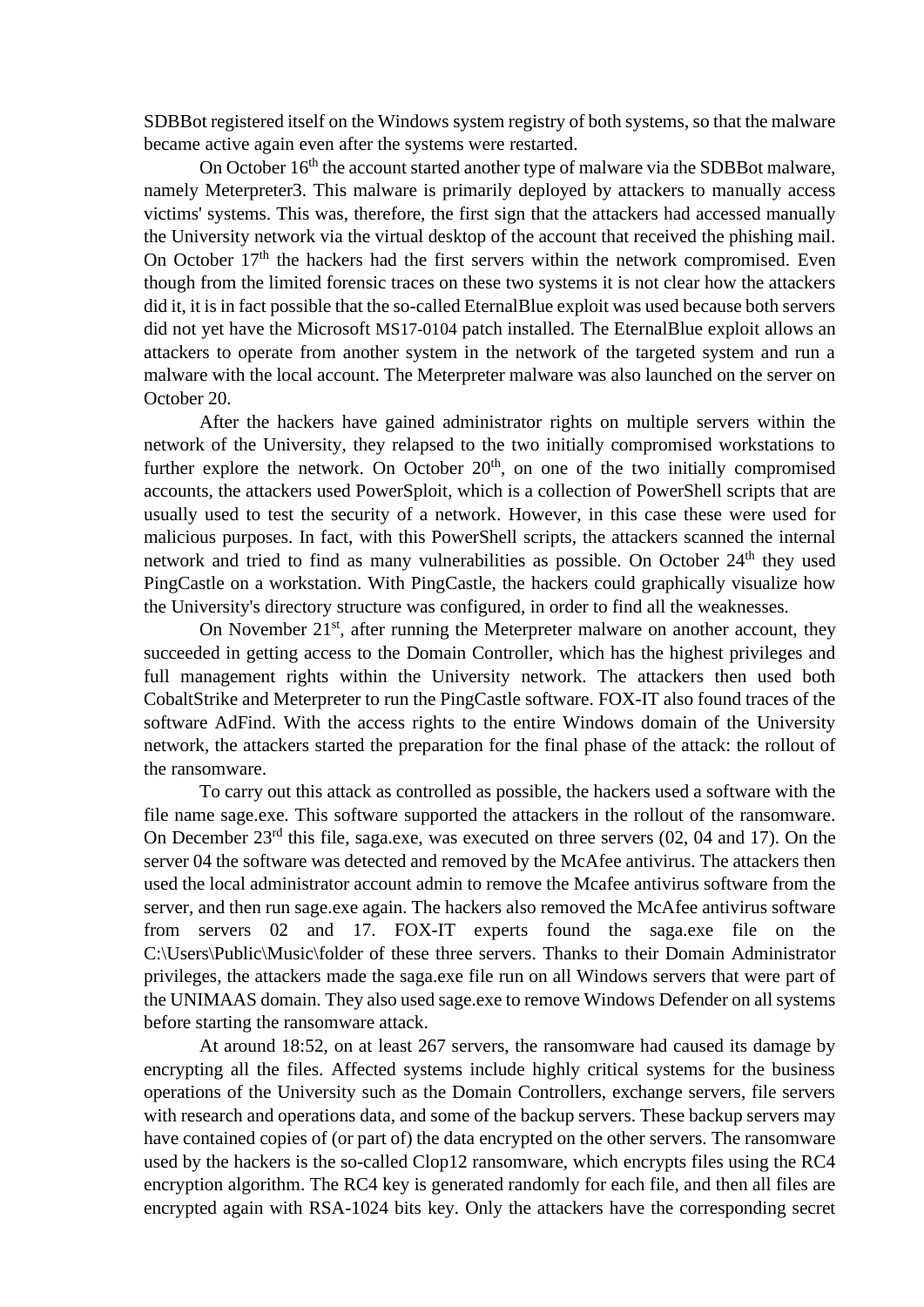key. As soon as the malware infiltrated the network, it quickly locked down the files from access with a ".Clop". Each folder in which the ransomware had encrypted files also contained instructions addressed to the victim (FOX-IT, 2020). In the file called ClopReadMe.txt the following text was found:

```
*-*ALL FILES ON EACH HOST IN THE NETWORK HAVE BEEN ENCRYPTED WITH A STRONG ALGORITHM*-*
-Backups were either encrypted or deleted or backup disks were formatted.
-Shadow copies also removed, so F8 or any other methods may damage encrypted data but not
recover.
-If you want to restore your files write to emails (contacts are at the bottom of the sheet)
and attach 3-5 encrypted files
-(Less than 6 Mb each, non-archived and your files should not contain valuable information
-(Databases, backups, large excel sheets, etc.)).
-You will receive decrypted samples.
-MESSAGE THIS INFORMATION TO COMPANY'S CEO, UNLOCKING OF 1 COMPUTER ONLY IS IMPOSSIBLE, ONLY
WHOLE NETWORK.
-ATTENTION-
-Your warranty - decrypted samples.
-Do not rename encrypted files.
-Do not try to decrypt your data using third party software.
-We don't need your files and your information.
:::CONTACT EMAIL:::
             Project
     19
AND
or
NOTHING PERSONAL IS A BUSINESS
PLEASE DO NOT USE GMAIL, MAIL DOES NOT REACH OR GETS INTO THE SPAM FOLDER.
PLEASE CHECK SPAM FOLDER !!! CLOP^_-
```
*Figure 10 Image taken from "Project Fontana" (FOX-IT, 2020)*

## **3.3 Who is TA505?**

The TA505 Hacker Group is a prolific cybercriminal group known for its attacks on multiple financial institutions and retail companies. This group has been known for infecting victims through phishing. Once a victim's system is initially compromised, TA505 uses a wide variety of commercially available and custom remote access trojans for stealing sensitive financial data and, in some cases, deploying ransomware. Based upon their previous targeting trends, their motives are likely to be influenced by financial gain. These actors have recently been observed deploying FlawedGrace, FlawedAmmyy, Snatch, SDBbot, and ServHelper. One unique method employed by this group includes using various encodes to aid in detection evasion.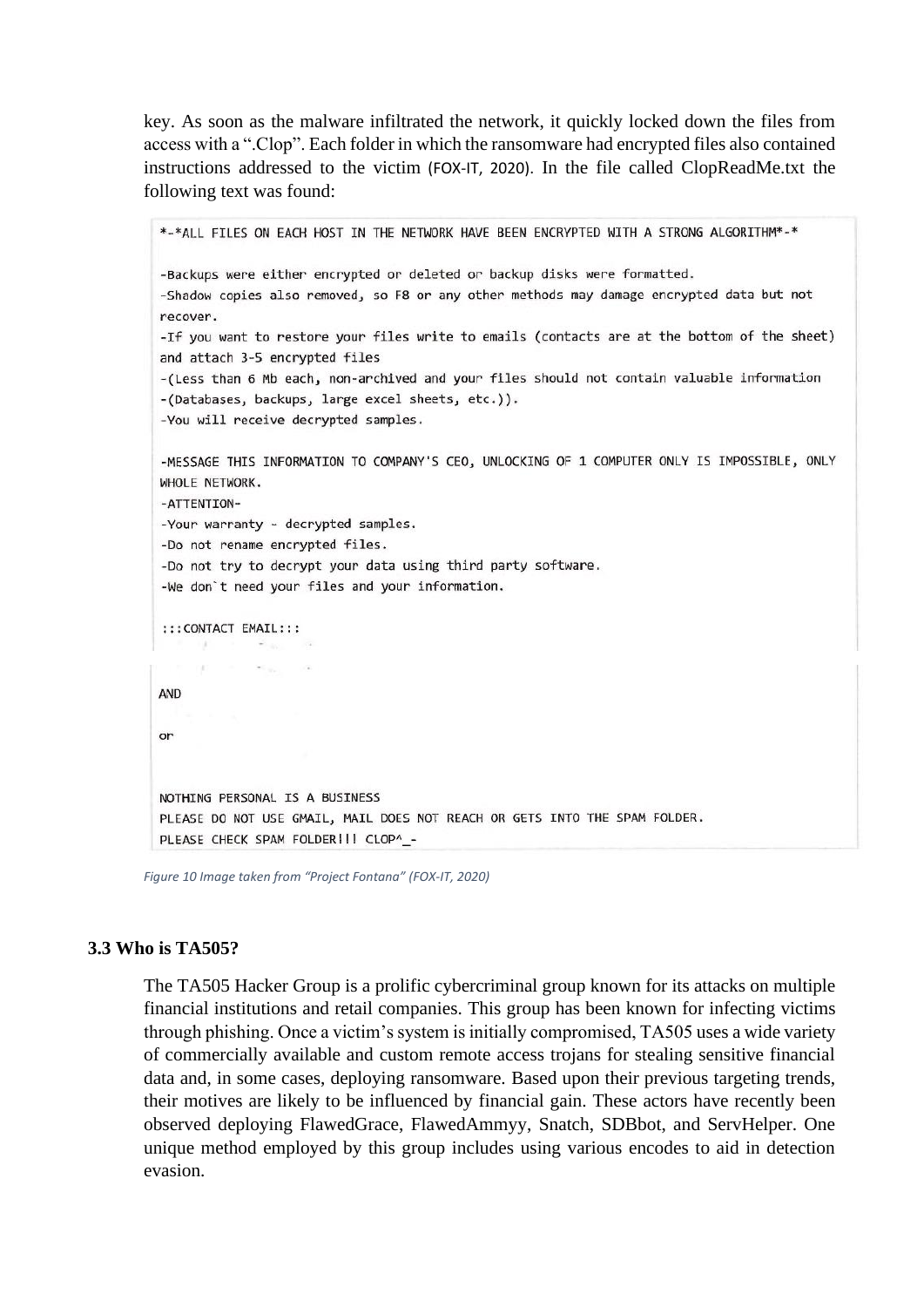According to an analysis carried out by the Tailored Intelligence Team of Prevailion, the TA505 has committed different malicious activities around the globe, targeting in six continents and spread across a multitude of different sectors and countries (Prevailion, 2021).



*Figure 11 Image taken from "TA 505 Global Ransomware Criminlas" (Prevailion, 2021)*

The most impacted geographic area was Europe and the two most infected verticals were education and finance. According to their study, infection within the education vertical, primarily universities, was most rampant. The following images illustrates their findings.



*Figure 12 Image taken from "TA 505 Global Ransomware Criminlas" (Prevailion, 2021)*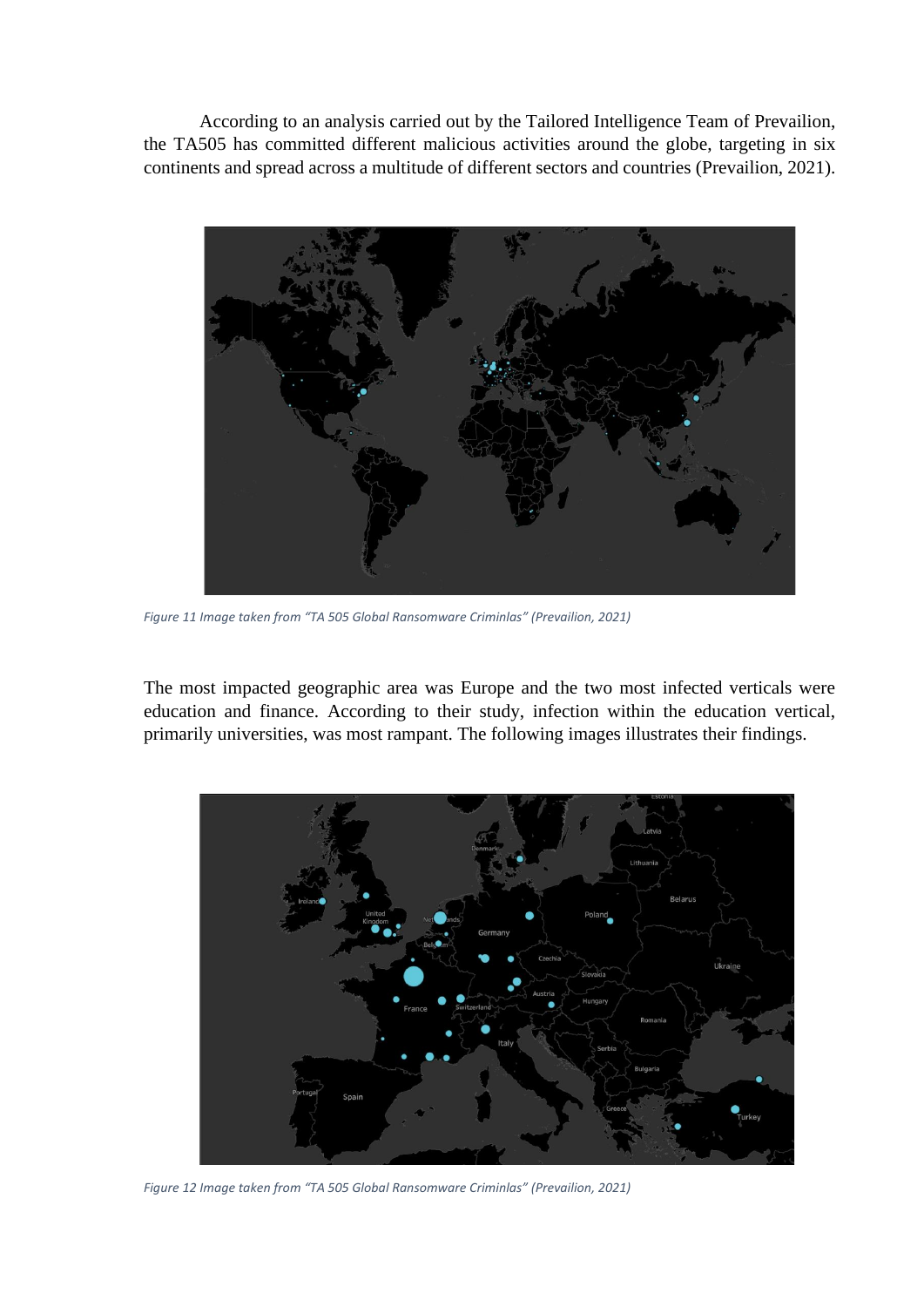

*Figure 13 Image taken from "TA 505 Global Ransomware Criminlas" (Prevailion, 2021)*

Universities are their primarily target probably because they lack sufficient security resources when compared to more hardened networks in the banking or insurance vertical, but also because they could be useful as a staging ground and may be employed by attackers to gain access to more hardened networks. In fact, during 2019 there have been many reports of universities threatened with ransomwares, just like the Maastricht University. According to the Preivailion study, the average cost of a data breach is approaching 3.9 million dollars. Even though these actors may not operate at the level of most APTs, they are still highly successful at compromising organizations because they have proven themselves capable of avoiding detection through various techniques such as signing binaries with legitimate certificates and obfuscating payloads with encoders (Prevailion, 2021).

The expert in cybersecurity, Marco Ramilli, analysed different attacks carried out by the TA505 group and he came up with some interesting insights on the group *modus operandi*. He discovered that the group, who was already known for having operated both the Dridex and Locky malware families, continues to make small changes to its operations. For example, they have used the new RAT dubbed SDBbot, such as in the attack at the Maastricht University. The security experts at Proofpoint observed the behaviour of this new bot and realized that it is a backdoor delivered via a new downloader dubbed Get2, that was written in C++ and used also to distribute other payloads, including FlawedGrace, FlawedAmmyy, and Snatch. According to Ramilli, TA505 group is expanding its operations, but it is still controlling an infrastructure involved in previous attacks across the years. In fact, they still leverage this infrastructure for "hit and run" operations or to test new attacks techniques and tools avoiding exposing their actual infrastructure. In his analysis he also discovered that another threat actor, likely financially motivated, is leveraging the same infrastructure used by TA505 and this makes the attribution of the attacks harder (Ramilli, 2019).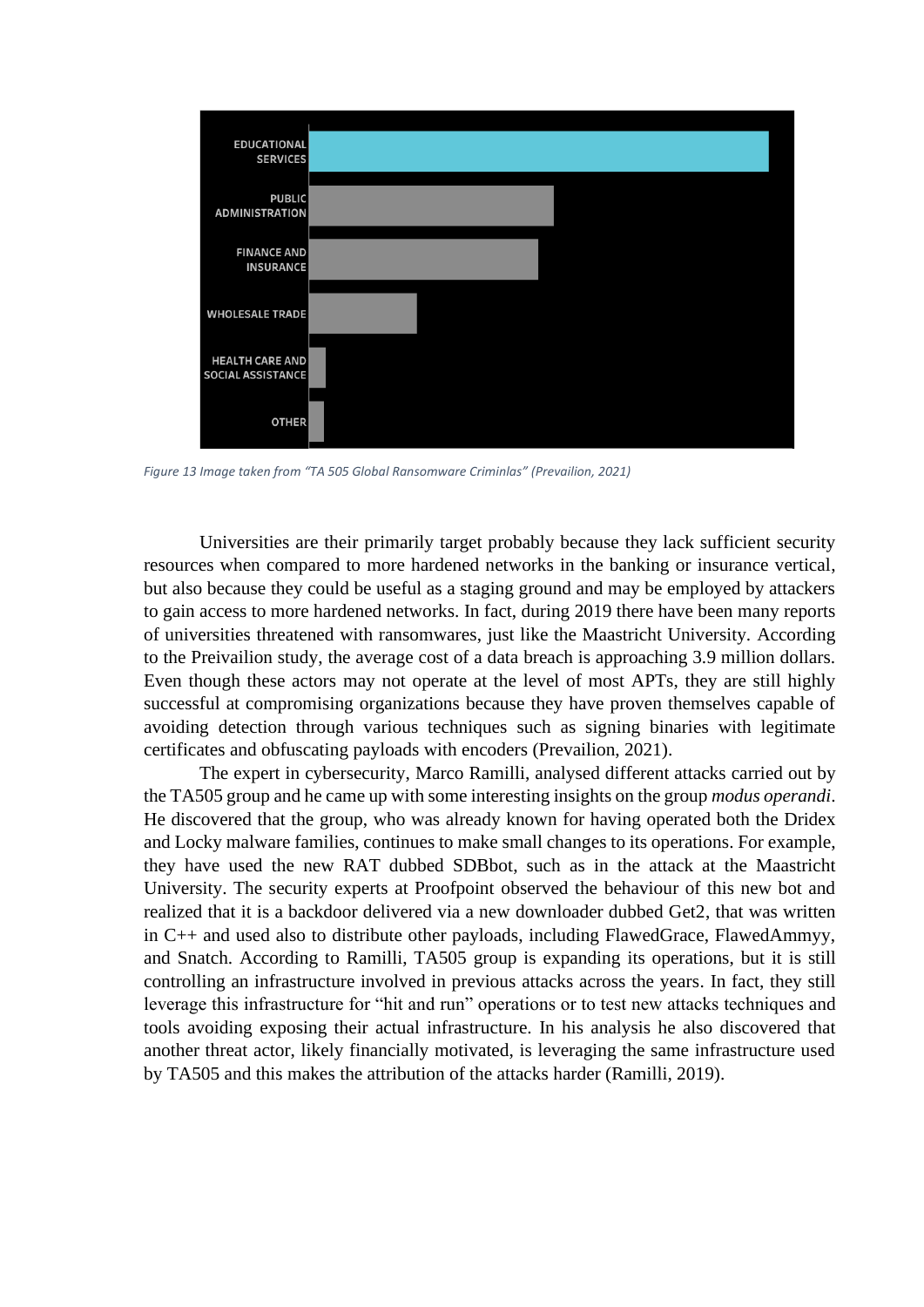## **4. What went wrong**

In this paragraph I will explain what the University of Maastricht should have done, or, in general, what universities should do, to avoid these types of attacks. I will include some personal considerations and recommendations that I have learned during the cybersecurity course and other workshops on cybersecurity, as well as the many points of the "lesson learned" document that the UM wrote as a response to the FOX-IT report.

#### **4.1 What should the University have done?**

The three "weak links" that the cybercriminals exploited for the attack and that the University should have put more attention to are: (a) the human training on cybersecurity; (b) the strength of the technical measures; (c) better back-up system (Maastricht University, 2020).

Humans are always the weakest link. Therefore, companies and organization that want to have a high level of security for their IT and OT systems, must invest in human training. According to the most recent research, 20% of users open phishing emails, especially distracted users and employees with little knowledge about security online. What went wrong in the case of the University of Maastricht was, not only the fact that two phishing emails were open on two workstations, but also the fact that, when the receipt of the phishing email was reported, it was ignored by the information security office. *"The user in question even reported the mail to the university's Service Desk afterwards. They turned out to be someone who was very 'internet savvy', but in these circumstances clicked on a fraudulent link anyway. I am convinced that it is impossible to completely prevent someone from clicking on a harmful link, but awareness remains crucial"*, said Bart van den Heuvel, the CISO of the University (Connect, 2021).

After the attack, the University officials recognized that what they needed was a better awareness for students and employees about social engineering, and also better handling of (report of) phishing emails. For this reason, they decided to invest on "awareness campaigns", with the aim of reducing the number of successful malicious attempts to attack. This campaign went beyond phishing and focused on basic cyber hygiene, like locking your screen when you are not using your laptop for a while. This will be repeated for students at the start of the new academic year in the beginning of September. The fruits of this awareness campaign are already showing, in fact UM's Service Desk has received 5 times more reports from users about phishing this year than last year.

On the basis of the report and recommendation made by the FOX-IT agency in their Project Fontana, the University of Maastricht recognized the technical measures that should have been implemented and committed itself in accomplish their implementation.

- o Updating the software to close unsafe "loopholes": TA505 may have used EternalBlue to exploit a Microsoft vulnerability. In fact, the "patch" was not installed because the software was not updated to a new version. The update and, consequently, the installation of the patch, would have prevented the attack.
- o Improving the segmentation of the Windows domain: before the attack, the domain administrator account with the associated rights was also used for management and maintenance work on regular servers. This made it easier for criminals to gain control of the domain via malware and thus perform malicious actions. The University, instead, should have monitored the use of domain administrator accounts more closely and restrict their use for maintenance of the domain and the domain controllers, so that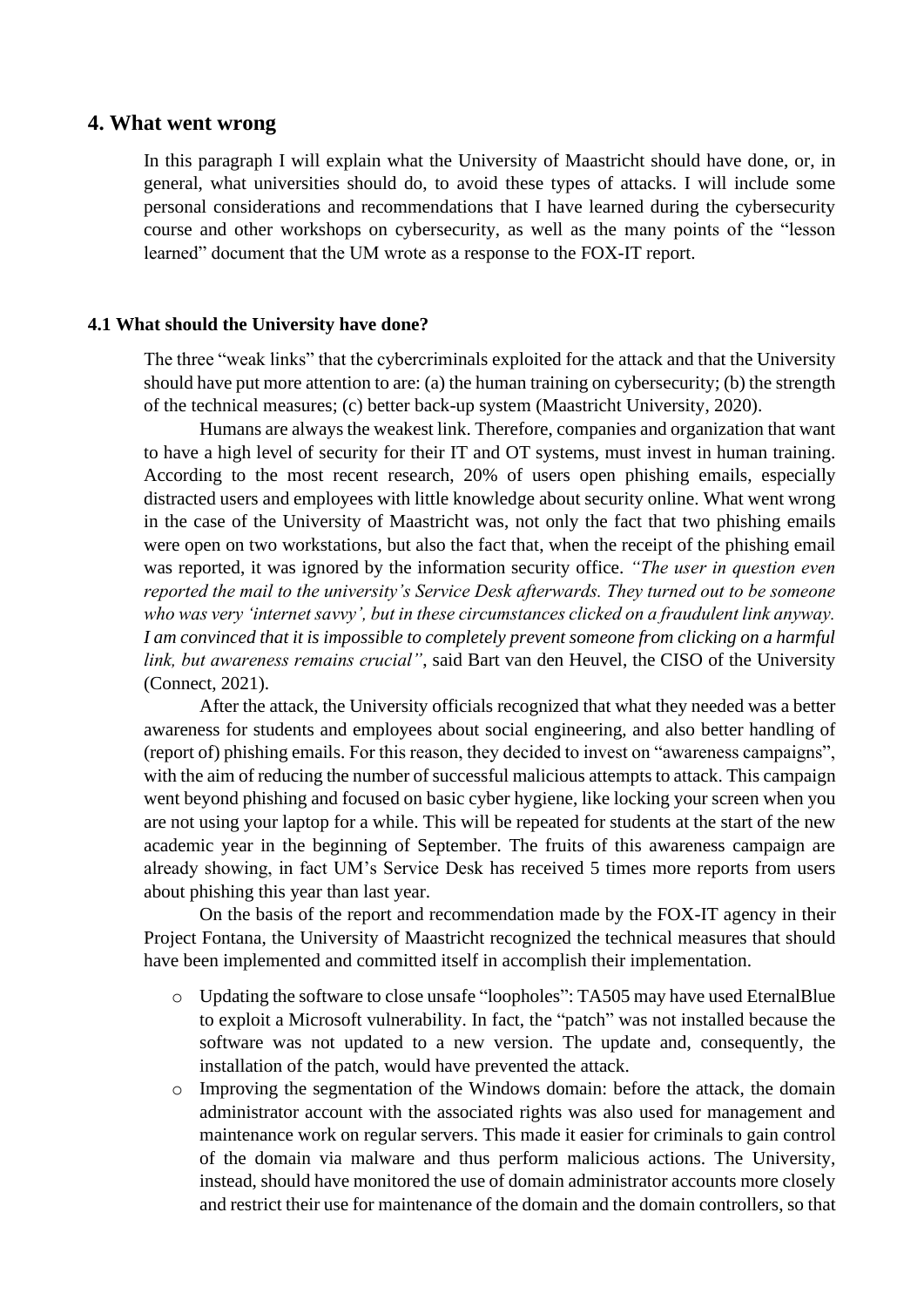an administrator does not have automatic access to everything. Moreover, after the attack the University decided to put each of its servers behind its own firewall.

- o Setting up a 24/7 monitoring system by the SIEM (Security Information and Event Management) as well as by the SOC (Security Operations Center)
- o Configuration Management Data Base: the mapping of the "computer inventory" would have helped the informational security office and the FOX-IT expert to understand faster the scope of the attack and, therefore, put forward a faster mitigation process. "*We are going to improve our configuration management database (CMDB), so that we have a better overview of the systems that are part of our network. We also want to map in detail which processes are running on our servers and how those servers are connected to our more than 3,000 internal and external sources. This is quite a challenge: our central IT service alone manages 3,000 workstations. In addition, many systems are set up in a decentralised manner, and we do not have a good overview of these right now*" Bart van den Heuvel explained.

Nevertheless, what I think was the biggest mistake in the prevention of the attack is the weakness in the back-up storage system. The University of Maastricht finally decided to pay the ransom to get their data back not only because they did not have a back-up for all the work of students and researchers, but also because the cyber attackers were able to encrypt the online backups too from some critical systems. According to the Sophos report, in 2021 only 57% of companies that were hit by a ransomware got their data back through their backups, while 32% of them decided to pay the ransom to have the data decrypted. This means that the companies and organizations underestimate the need for an adequate back-up system that otherwise would have saved them a lot of time and money. So, the question becomes, how is a strong back-up system made?

Two types of back-up systems exist: storage (physical or virtual) and cloud. The physical storage back-up consists of scheduled copies of data and configurations of the server on a hardware that must be connected to the server only for the time needed for the copying process and it must be remoted (stored in a different place). The virtual storage back-up consists of scheduled copies of the snapshots on specific back-up software. The cloud backup represents a more flexible and affordable choice, but also a more popular choice because it can be implemented over time. A good back-up system should consist of both a physical and virtual (or cloud) back-ups. Moreover, some requirements must be fulfilled. For the storage back-up:

- o Never connect the storage to the LAN or create shared folders, otherwise the back-up too would be compromised in case of malicious attack.
- o The folders must not be accessible for writing by any of the devices on the network and for copies it should be used a software that will authenticate itself correctly or use administrator protocols to perform synchronizations.

But also for the cloud back-up:

- o The backups must be set hourly, daily, weekly or at customized times.
- o Data must be stored with secure and exclusive access only to the Backup Account.
- o It is essential to install a connection agent on the servers of whom we want to do a back-up and also a console for managing back-ups and reporting anomalies via email.
- o Previous versions must be stored for at least 2 or 3 days (versioning).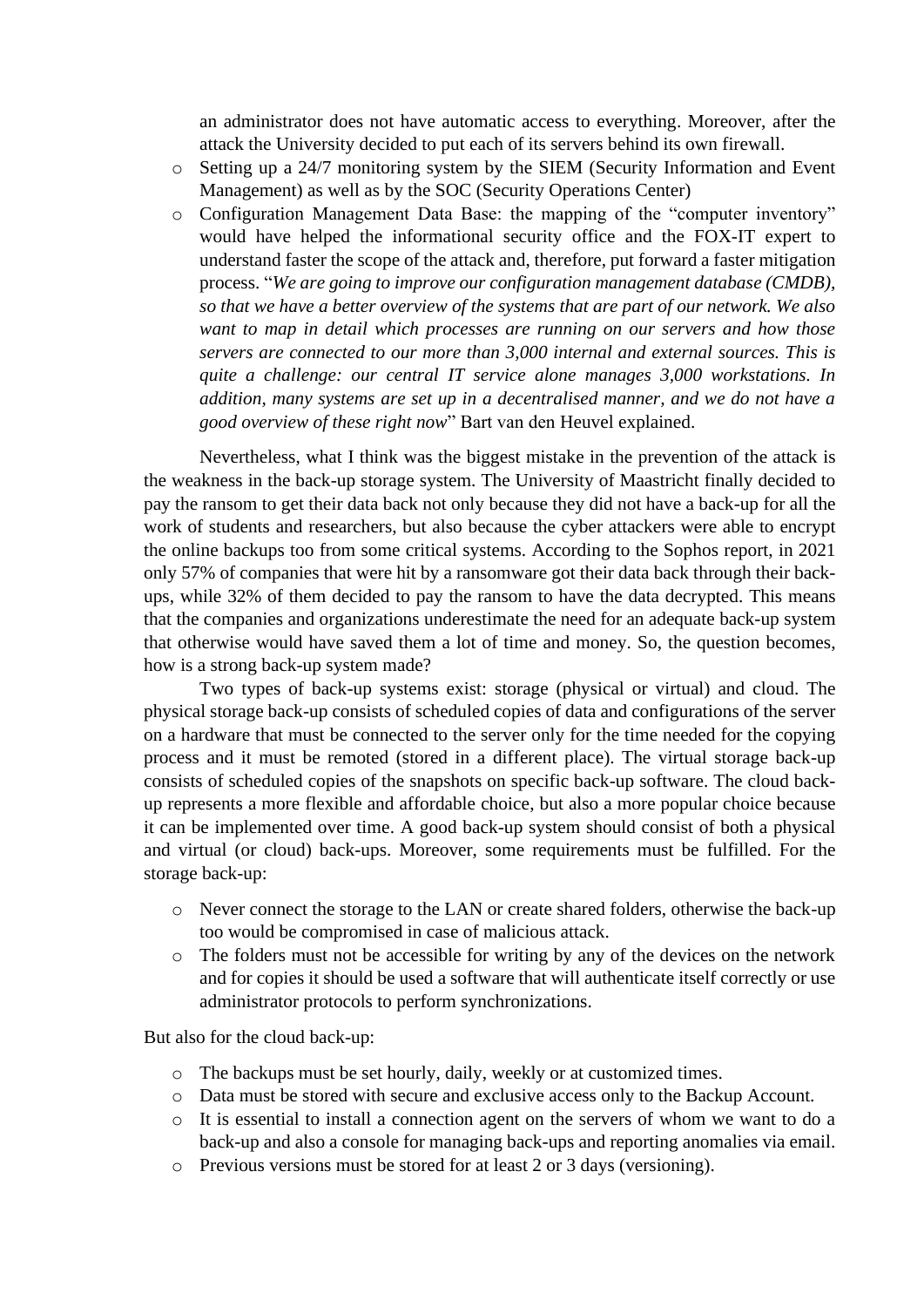The University of Maastricht officials claim that now they are using both an online and offline back-up system in order to avoid a similar failure in the future.

#### **4.2 The payment of the ransom**

After a careful analysis of the possibilities, on December  $30<sup>th</sup>$  the University paid the ransom required to decrypt its files. The decision was a hard one to make but after a long deliberation they finally decided to pay the ransom in the interest of the academic community. "*The fact that the teaching and the exams in January were able to continue without too much hindrance and that there was little impact on scientific research, and that we were also able to pay wages for 4,500 employees on time, has strengthened our idea that we made the right decision*" said Nick Boss. After paying the ransom, the University received the key to unlock the system and, after a detailed analysis carried out by the FOX-IT experts, no evidence was found that the data was deleted, modified or made public.

The decision was made by the Board of Directors after evaluating the consequences of the extended downtime on servers at the University. The CEO of the cybersecurity awareness platform CybSafe, Oz Alashe, commented: "*In the ideal world, organizations should never respond to ransomware threats. This only serves to finance the actions of organized crime networks and rogue actors of the nation-state. But in this case, it seems that the university has been cornered. Rebuilding the entire IT infrastructure from scratch may have been more expensive than simply paying the ransom of 30 bitcoins* " (Marchetti, 2020)

A report made by the FBI estimated that the total amount of ransom payments was approaching \$1 billion annually. The FBI's official statement on ransomware advises victims not to pay the ransom because there is no guarantee that the hackers will restore your information and, worse, it could put a target on your back if your business is seen as unprepared to handle cyber-attacks and willing to pay the ransom (Minahan, 2018). In fact, according to the Sophos report, only 65% of the encrypted data was restored after paying the ransom. Moreover, as already highlighted by Alashe, paying the ransom has the counterproductive effect of financing these new cybercriminal groups, for whom this type of activity is highly rewarding, since the average ransom paid, according to the Sophos report, is US\$170,404 (Sophos, 2021).

However, the choice made by the University of Maastricht and, in general that of many companies, to pay the ransom is totally understandable, since the average bill for rectifying a ransomware attack, considering downtime, people time, device cost, network cost, lost opportunity, ransom paid etc. is of US\$1.85 million. So, what is the best option when hit by ransomware? This dilemma is ultimately a business decision: it depends on the specific nature of the company, the attack, and the risk and these are variables that change in every ease. The rule, as always, but especially when it comes to informational security, is better safe than sorry. In fact, the cost of implementing a good training campaign for employees and students and the cost of implementing a good double back-up system (online and offline), would have been much lower.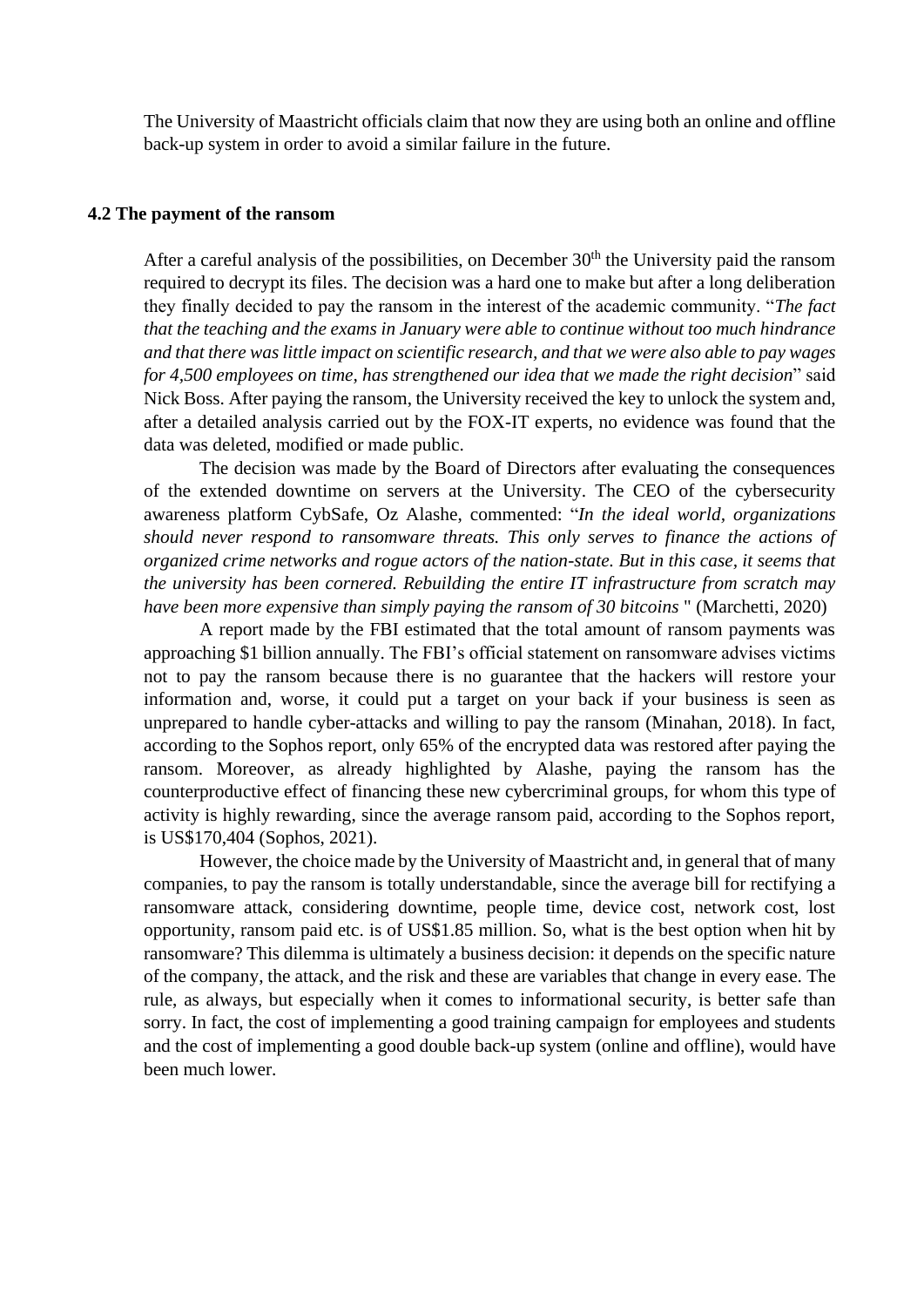#### **4.3 Why are universities under attack?**

According to the SOPHOS annual report, Education (jointly with retail) is the sector that reported the highest percentage of organizations hit by ransomware last year (Sophos, 2021).

As a study made by the National Cyber Security Centre (NCSC) on UK universities' defences against cyberattacks showed, it can take hackers as little as two hours to bring a university network to its knees. Universities can provide cybercriminals with really worthy information including personal data (which in some cases may be phone numbers or donation history), financial systems and research networks. This is because universities have extensive databases on thousands of students and staff members, which include rich information that is very inviting to hackers, such as personal, financial, and research and development data. In fact, in addition to economic interests, the reasons why cyber-attacks are increasingly affecting educational institutions are to steal data or stop services. Moreover, advance research is carried out in universities, so stealing, manipulating or destroying this data can be another motivation for cybercriminals to hack universities' networks (Iurcu, 2020).

According to the NCSC, attacks on universities are often carried out with social engineering techniques and attempts to access networks to run ransomware and malware. At the end of the day, universities are vulnerable, as part of a sector that is constantly looking for the right balance between optimal digital security and providing an open and transparent environment for students and researchers. Therefore, it should be essential, among the many teachings, to lecture university's students on informational hygiene and how to be protected against cyber threats.

Italy is one of the countries most affected by cyber-attacks, especially when it comes to the educational sector. In 2019 there were several cyber-attacks, and among the universities involved were the University of Campania "Luigi Vanvitelli", the University of Siena, the University for foreigners "Dante Alighieri", the University of Venice, the University of Milan, the Polytechnic of Bari and the University of Salento. The attacks were launched by the Anonymous group who published more than 1700 pages containing personal data, identity cards, passports, telephone numbers and email addresses of students and professors (Iurcu, 2020).

## **5. Conclusion**

To sum up, the Russian-speaking criminal group TA505 has gained access to the Maastricht University network via two phishing emails opened on two workstations. The phishing emails contained a link to an Excel document with a macro that installed malware on the two workstations. Using the malware infections on these two systems, the attackers first gained access to the University network and, from there, moved laterally through the network. According to the FOX-IT agency, the attack was possible due to a combination of inadequate responses to alarm signals and unsafe network and system configurations.

If we had to give feedback to the University response, it would not be a completely negative one. It has already been clarified that, before the attack, the University had not implemented the right measurers for the informational security of the IT system. Furthermore, the final decision of paying the ransom, with what TA505 will finance their next attack, could have been avoided with a better back-up system. Nevertheless, we need to recognize that the University did well on two sides.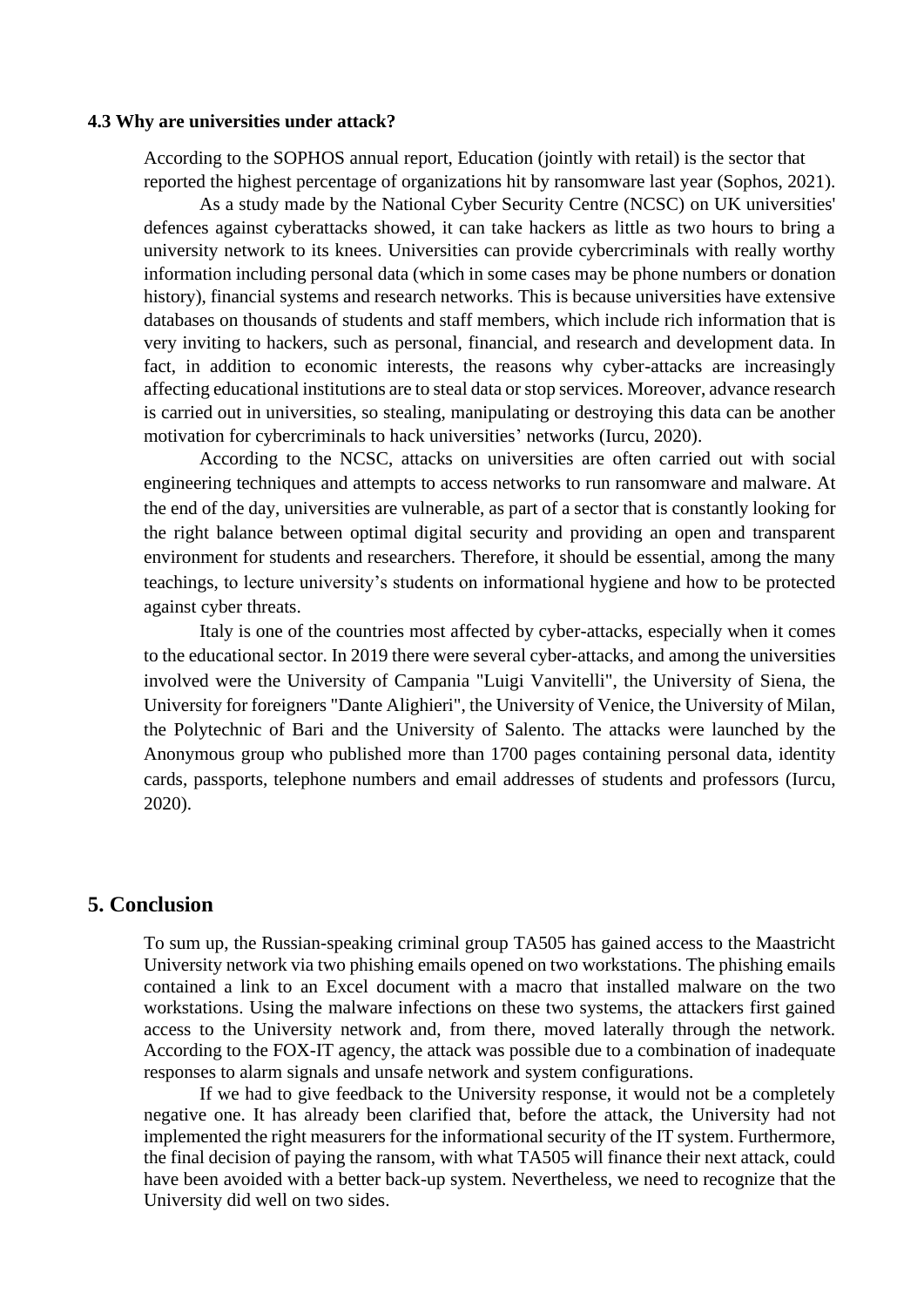On the one hand, even though the attack was strategically carried out during the Christmas Holidays, the University officials were able to call dozens, and later perhaps as many as two hundred UM employees, that did not spend the holidays undisturbed at home, but work at least part time for implementing the mitigation measures. According to what Bos declared during the symposium, they worked very long days and weeks without a whisper of a complaint and with an enormous loyalty to UM and its students and staff. The administrative tasks were also considerable.

On the other hand, we need to recognize to the University's officials their true commitment to transparency. All information around the attack was shared with the University community and, through daily updates on the UM website, users were able to follow the status of the incident. There has been also proactive communication to the press, but speculation and inaccurate reporting could not be avoided completely. On the 5th of February, they organized a symposium to share with the community the "lesson learned", during which they recognized the errors made and committed to the implementation of a number of cybersecurity measures for this type of incident to never happen again. Somewhat ironically, the launch by the University of a round-the-clock security operations centre on January 1st had been planned before the attack took place. However, as Bart van den Heuven declared, "*It shows what an incredibly difficult task it is to defend networks of this size against the kind of attackers Maastricht University had to deal with: mistakes are bound to be made and attackers will patiently spend months trying to exploit them*".

To conclude, in a world in which cybercrime is becoming increasingly professional and at a larger scale, "*a university must defend itself against this form of crime with limited resources and with an explicit preference for openness and accessibility*". "*It is important that we take cyber security to a higher level, as it is one of the greatest challenges in our society*" concluded Bart van den Heuvel.

# **6. Bibliography**

- Cahill, P. (2020, September 18). *5 ways universities and colleges can protect themselves from cyber attacks.* Retrieved from Fenews: https://www.fenews.co.uk/fevoices/55087-5-waysuniversities-and-colleges-can-protect-themselves-from-cyber-attacks
- Connect. (2021, November). *Case study: What Maastricht University (UM) learned from the ransomware attack .* Retrieved from Connect: https://connect.geant.org/2020/10/20/casestudy-what-maastricht-university-um-learned-from-the-ransomware-attack-part-1

Exprivia. (2021). *Threat Intelligence Report.*

Federprivacy. (2021, May 17). *Cyber attacchi nel I° trimestre 2020 +612% rispetto allo scorso anno, ma in flessione quelli riusciti.* Retrieved from Federprivacy: https://www.federprivacy.org/informazione/societa/cyber-attacchi-nel-i-trimestre-2020-612 rispetto-allo-scorso-anno-ma-in-flessione-quelli-riusciti

FOX-IT. (2020). *Project Fontana.*